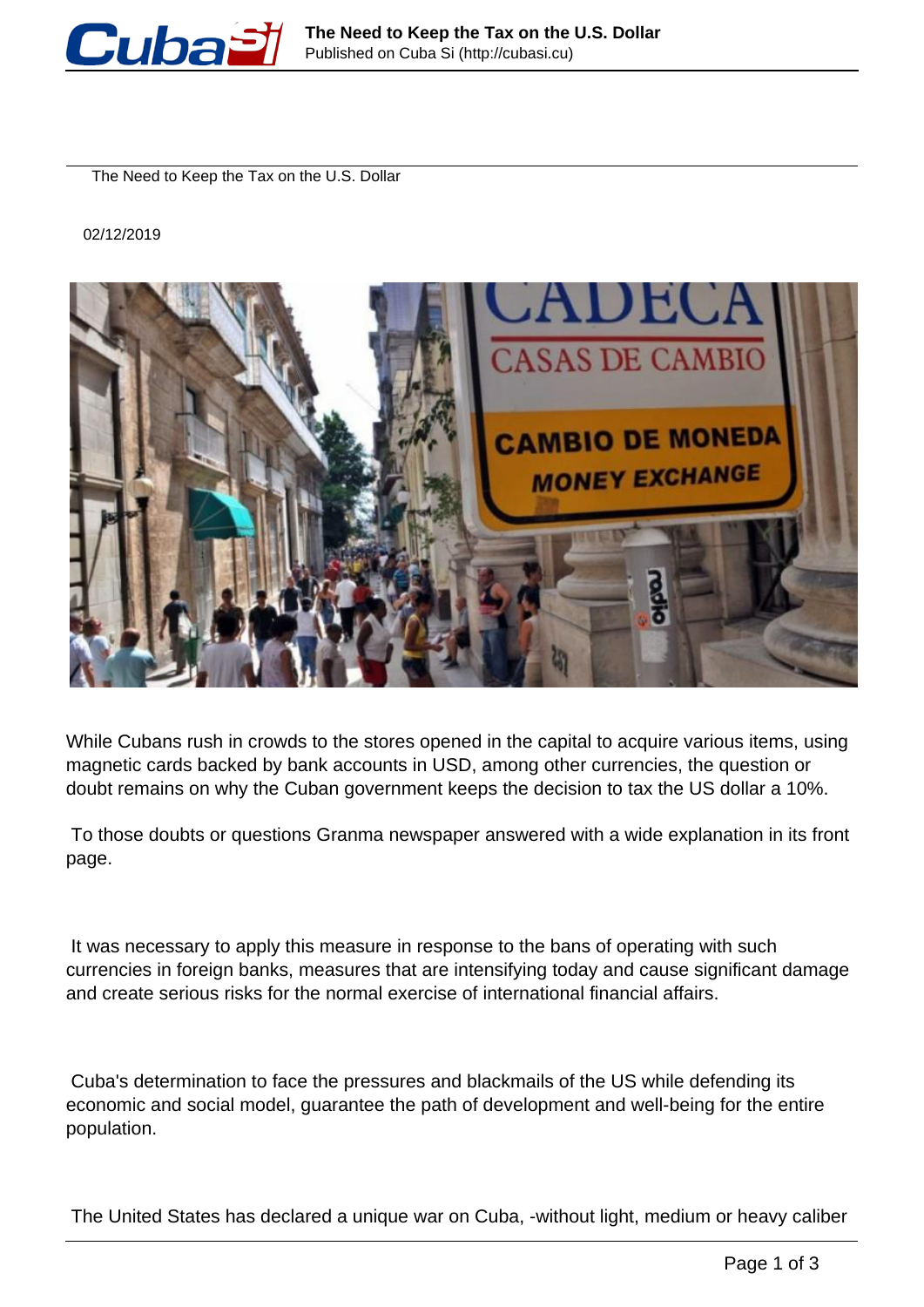

weapons - other kinds of weapons, but just as lethal, after all, in trying to suffocate and starve a country, through limitations of all kinds to have a country give in its sovereignty and independence.

 It must be said aloud over and over again: the blockade is an act of war, and the defense to resist it, a legitimate right.

 On that principle is based the sovereign decision through which, in 2004, the Cuban Government established a 10% tax on US dollars in cash that entered the national banking system, in response to the banning of operating with such currencies in foreign banks.

 To explain the degree of validity of the measure taken in 2004 and the reason why this mechanism still protects commercial operations from additional risks, a synthesis of the questions and answers provided by the Central Bank of Cuba is offered here.

## **Which causes triggered the government measure to establish the tax on US dollars (usd) in cash?**

 The Government of the United States increased the pressures and threats to foreign banks to prevent Cuba from depositing USD abroad in cash. This money was acquired through the payments made by the population and foreign visitors paid in the establishments which, at that time, operated in foreign currency.

 The Deposits of North American dollars in foreign banks are essential to meet any country's commercial obligations, because the imports of products are not paid in cash, but through bank operations.

When dollars are received in bills, in order to be used in international transactions, Cuba must send them abroad and have banks that want to receive them, which implies high risks and additional costs.

 In response to such actions, in 2004 the Cuban Central Bank issued **Resolution No. 80 of October 23**, with the fundamental objective of discouraging the entry of USD in cash to the Cuban banking and financial system.